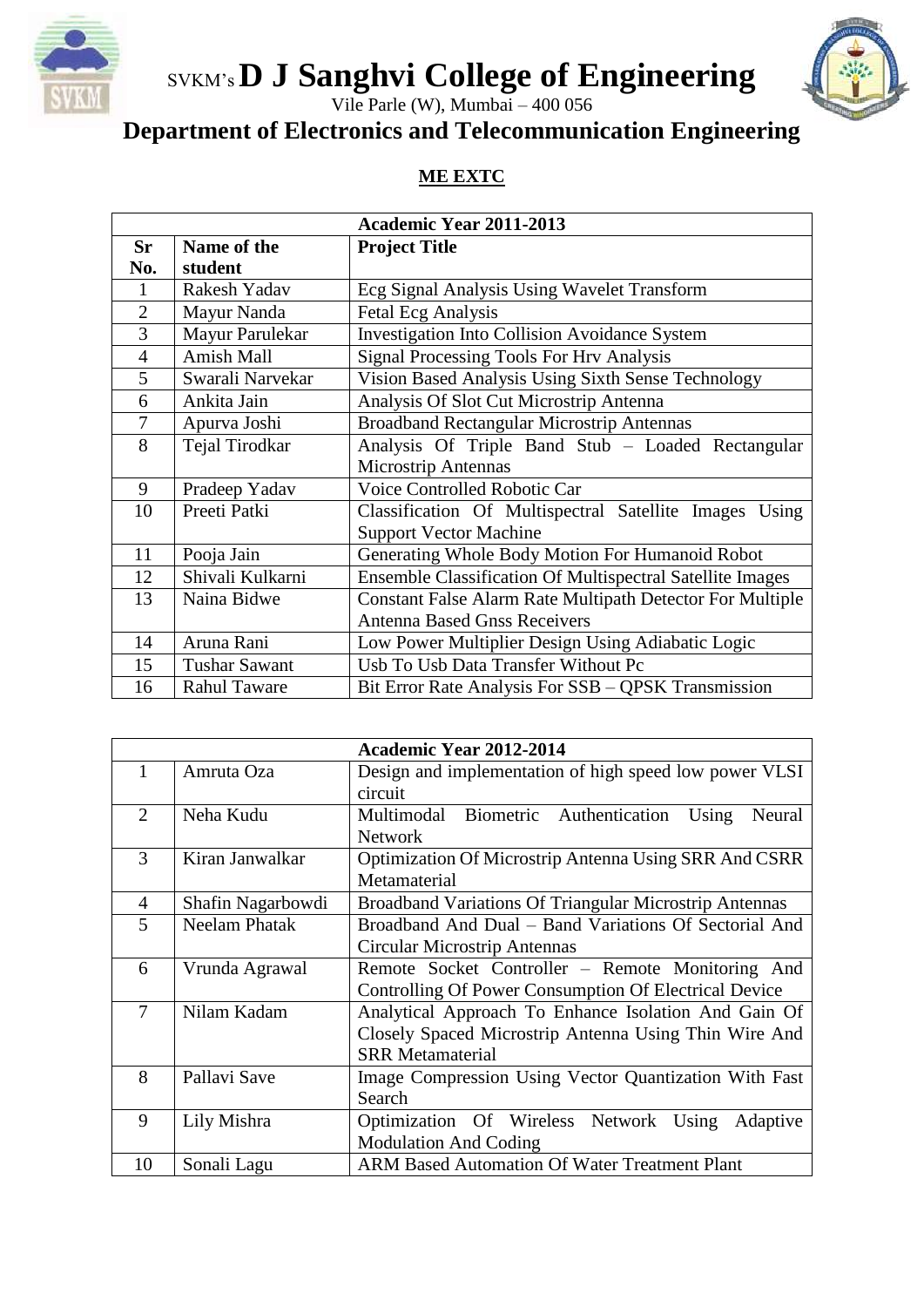

# SVKM's **D J Sanghvi College of Engineering**



Vile Parle (W), Mumbai – 400 056

## **Department of Electronics and Telecommunication Engineering**

|    | Minal Awasare | Image Encryption And Decryption Using Chaos Theory |
|----|---------------|----------------------------------------------------|
|    | Disha Suru    | <b>Contrast Enhancement Using Image Fusion</b>     |
| 13 | Prachi Arora  | Real Time Tracking System Using Feedback Learning  |
| 14 | Bhagyalakshmi | Hand Gesture Recognition For Dumb And Deaf People  |
|    | Joshi         |                                                    |

| <b>Academic Year 2013-2015</b> |                     |                                                               |
|--------------------------------|---------------------|---------------------------------------------------------------|
| 1                              | <b>Bhakti Patel</b> | Analysis And Design Of Energy Efficient Adiabatic             |
|                                |                     | Technique For Low Power VLSI Circuit                          |
| $\overline{2}$                 | Rehab Ansari        | <b>Energy Efficient Routing In Wireless Sensor Networks</b>   |
| 3                              | Ami Desai           | Analysis of slot cut ultra wideband antennas                  |
| $\overline{4}$                 | E. Mathew           | Mobile Function Generator Using Android                       |
| 5                              | Chris Thomas        | Tracking Of Moving Object In Video                            |
| 6                              | Nilima Parmar       | FRGA Implementation Of High Performance<br><b>VLSI</b>        |
|                                |                     | Architecture For AES Algorithm                                |
| 7                              | Saleha Shaikh       | Analysis And Design Of Circularly Polarized Microstrip        |
|                                |                     | Antennas                                                      |
| 8                              | Samarjeet Chavan    | "iWheel", A Robotic Wheelchair With Mobile Controlled         |
|                                |                     | Navigational System                                           |
| 9                              | Kshitij Lele        | Variation of microstrip reflectarray antennas with microstrip |
|                                |                     | antenna feed                                                  |
| 10                             | Vishal Shukla       | Implementation Of Traffic Engineering Using MPLS              |
|                                |                     | Technology                                                    |
| 11                             | Sudesh Agrawal      | CPW - Fed Microstrip Antenna For Wi-Fi And Wimax              |
|                                |                     | Application                                                   |

| <b>Academic Year 2014-2016</b> |                      |                                                         |
|--------------------------------|----------------------|---------------------------------------------------------|
| 1                              | Kumail Lakhani       | Analysis Of Key Management Schemes For Wireless Sensor  |
|                                |                      | <b>Networks</b>                                         |
| 2                              | Ashish Nikam         | Bilingual Sign Recognition Using Image Based Hand       |
|                                |                      | Gesture Technique For Hearing And Speech Impaired       |
|                                |                      | People.                                                 |
| 3                              | Divya Singh          | Analysis And Design Of Broadband Slot - Cut Microstrip  |
|                                |                      | Antennas                                                |
| $\overline{4}$                 | Mohil Gala           | Analysis And Design Of Shorted Microstrip Antennas      |
| 5                              | Chetna Singh         | Vulnerability Analysis And Protocol Validation Tool For |
|                                |                      | Dnp3 Implementation Over TCP Based Devices              |
| 6                              | <b>Tanmay Dalal</b>  | Wireless Sensor Network Based Intelligent Light Control |
|                                |                      | System                                                  |
| $\overline{7}$                 | <b>Aniket Sathe</b>  | Advance Vehicle Road Interaction For Road Safety Using  |
|                                |                      | <b>Smart Phone Application</b>                          |
| 8                              | <b>Adil Parvez</b>   | Broadband High Gain Microstrip Antenna                  |
| 9                              | <b>Hitesh Nemade</b> | Reversible Watermarking In Medical<br>Using<br>Images   |
|                                |                      | <b>Histogram Shifting Technique</b>                     |